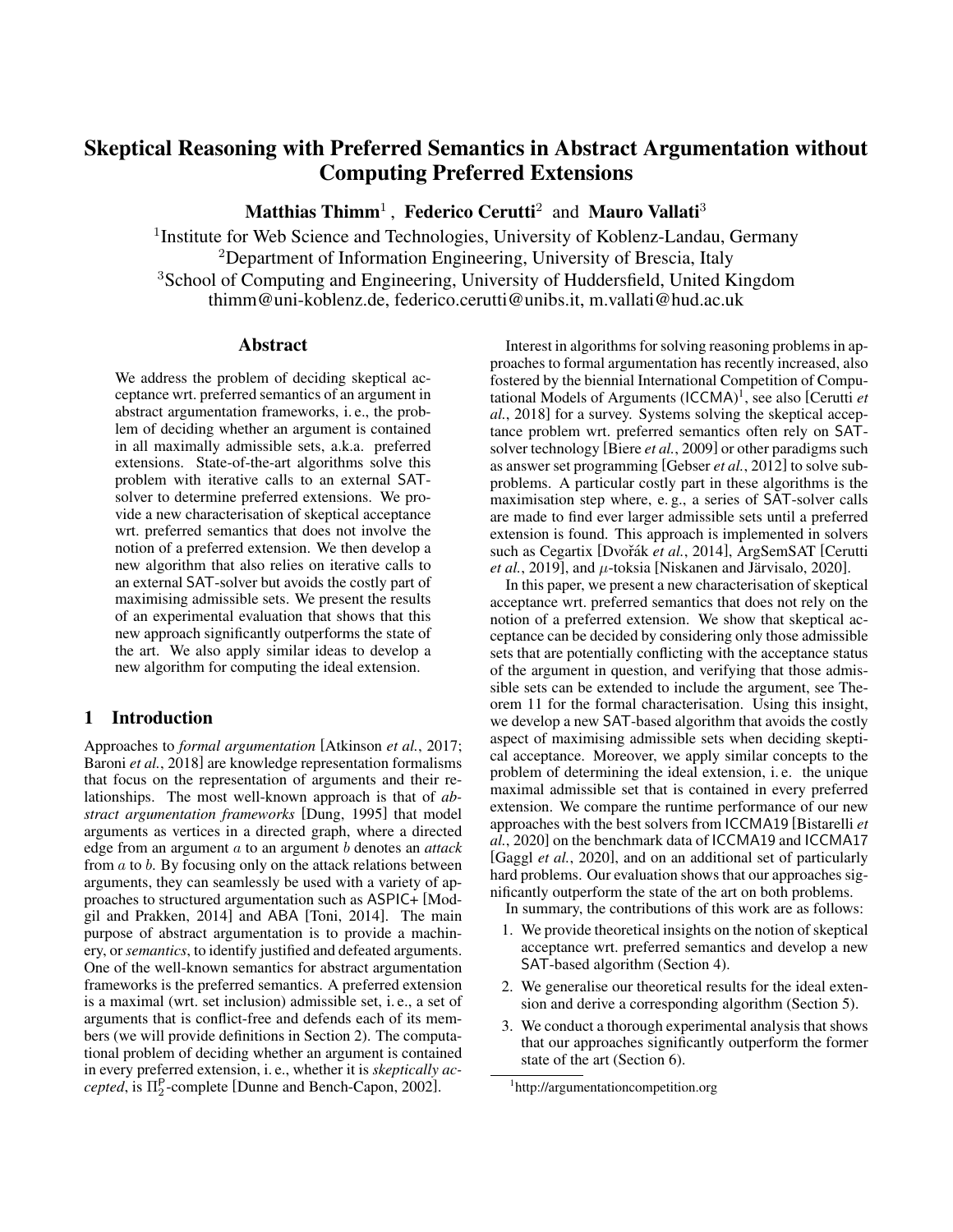Necessary background on abstract argumentation is given in Section [2](#page-1-0) and related works are discussed in Section [3.](#page-1-1) We conclude with a discussion in Section [7.](#page-5-0)

Proofs of technical results are omitted due to space restrictions but can be found in an online appendix. $^2$  $^2$ 

### <span id="page-1-0"></span>2 Abstract argumentation

An *abstract argumentation framework* AF is a tuple  $AF =$  $(A, R)$  where A is a set of arguments and R is a relation R  $\subseteq$  $A \times A$  [\[Dung, 1995\]](#page-6-2). For this work, we assume that A is always a finite set. For two arguments  $a, b \in A$  the relation  $aRb$  means that argument a attacks argument b. For a set  $S \subseteq A$  we define

$$
S^+ = \{a \in \mathsf{A} \mid \exists b \in S, b\mathsf{R}a\}, S^- = \{a \in \mathsf{A} \mid \exists b \in S, a\mathsf{R}b\}.
$$

We say that a set  $S \subseteq A$  is *conflict-free* if for all  $a, b \in S$  it is not the case that aRb, i. e., if  $S \cap S^+ = \emptyset$ . A set  $S \subseteq A$ *defends* an argument  $b \in A$  if for all a with aRb there is  $c \in S$ with  $cRa$ , i.e., if  $\{b\}^- \subseteq S^+$ . A conflict-free set S is called *admissible* if S defends all  $a \in S$ , i.e., if  $S^- \subseteq S^+$ .

Different semantics can be phrased by imposing further constraints on admissible sets [\[Dung, 1995;](#page-6-2) [Dung](#page-6-14) *et al.*, [2007\]](#page-6-14). In this paper, we only consider preferred and ideal semantics. More precisely, an admissible set  $E$ 

- is a *preferred extension* (PR) iff E is maximal (with respect to set inclusion),
- is an *ideal extension* (ID) iff  $E \subseteq E'$  for all preferred extensions  $E'$  and  $E$  is maximal (with respect to set inclusion).

Note that the ideal extension always exists and is uniquely defined [Dung *et al.*[, 2007,](#page-6-14) Thm. 2.1], while preferred extensions are also guaranteed to exist but are generally not uniquely defined [\[Dung, 1995\]](#page-6-2). For  $AF = (A, R)$ , we say an argument a ∈ A is *skeptically accepted wrt. preferred semantics* in AF if  $a \in E$  for every preferred extension E. We denote by Acc(AF) the set of all arguments  $a \in A$  that are skeptically accepted wrt. preferred semantics in AF. The problem of deciding whether  $a \in Acc(AF)$  is  $\Pi_2^P$ -complete [\[Dunne and Bench-Capon, 2002\]](#page-6-5). Deciding whether an argument is contained in the ideal extension is  $\Theta_2^P$ -complete under randomised reductions [\[Dunne, 2009\]](#page-6-15). [3](#page-1-3)

<span id="page-1-5"></span>Example 1. Consider the abstract argumentation framework  $AF = (A, R)$  depicted in Figure [1.](#page-1-4) The admissible sets of AF are

$$
\emptyset, \{a\}, \{b\}, \{f\}, \{a, f\}, \{b, f\}, \{a, d, f\}, \{b, d, f\}
$$

Here,  $\{a, d, f\}$  and  $\{b, d, f\}$  are preferred, making d and f skeptically accepted wrt. preferred semantics. The ideal extension of AF is  $\{f\}$ .

<span id="page-1-4"></span>

Figure 1: The argumentation framework AF from Example [1.](#page-1-5)

# <span id="page-1-1"></span>3 Related work

In the following, we briefly review the state of the art in algorithms and systems for deciding whether an argument is skeptically accepted wrt. preferred semantics.

In general, when designing algorithms for problems on the second level of the polynomial hierarchy, a popular way is to decompose them into sub-problems of *propositional satisfiability* (SAT) [Biere *et al.*[, 2009\]](#page-6-7), which in turn can be solved with calls to SAT solvers. A prominent family of approaches for this is the *Counter-Example-Guided Abstraction Refinement* (CEGAR) strategy [\[Clarke](#page-6-16) *et al.*, 2000]. This is the approach followed by the abstract argumentation solver Cegartix [Dvořák et al., 2014] and subsequently in other approaches, including the winners for the preferred semantics tracks of the last two International Competitions of Computational Models of Argumentation (ICCMA): ArgSemSAT in 2017 [\[Cerutti](#page-6-10) *et al.*, 2019] and  $\mu$ -toksia in 2019 [\[Niskanen](#page-6-11)] and Järvisalo, 2020]. In the following, we focus on a detailed description of the CEGAR approach, due to its popularity and similarity to our own approach.

Algorithm [1](#page-2-2) illustrates the CEGAR approach for deciding skeptical acceptance wrt. preferred semantics following [Dvořák et al., 2014]. In order to describe the algorithm, we use some utility functions:

- AdmArgAtt(AF, a) returns an admissible set S with  $a \in$  $S^+$  or FALSE if no such set exists.
- AdmNotArg(AF,  $a, \{S_1, \ldots, S_n\}$ ) returns an admissible set S with  $a \notin S$  and  $S \nsubseteq S_1, \ldots, S \nsubseteq S_n$  or FALSE if no such set exists.
- AdmSup(AF, S) returns an admissible set S' with  $S \subsetneq$  $S'$  or FALSE if no such set exists.

Observe that a single call to each of the above functions can be solved by a single call to a SAT-solver [\[Besnard and](#page-6-17) [Doutre, 2004\]](#page-6-17). In the algorithm, it is first checked (lines 2–3) whether there is an admissible set that attacks the argument in question. Then we can already conclude that this argument cannot belong to every preferred extension. Line 4 then searches for an admissible set that does not contain the argument we are considering, and that is not a subset of the admissible sets we already considered before (stored in the variable  $\mathcal E$  which has been initialised in line 1). Once such an admissible set is identified, the CEGAR procedure begins at line 5 where supersets of such an admissible set are searched for to identify a preferred extension. If then the argument in question does not belong to those supersets, we can conclude that it is not skeptically accepted.

<span id="page-1-3"></span><span id="page-1-2"></span><sup>&</sup>lt;sup>2</sup>[http://mthimm.de/misc/proofs](http://mthimm.de/misc/proofs_ijcaj21_tcv.pdf)\_ijcaj21\_tcv.pdf

 ${}^{3}\Theta_{2}^{P}$  is the class of decision problems that can be solved in polynomial time by a deterministic Turing machine that can make a logarithmic number of calls to an NP oracle. A randomised reduction is, informally, a reduction that is valid "almost surely," see [\[Dunne](#page-6-5) [and Bench-Capon, 2002\]](#page-6-5) for technical details.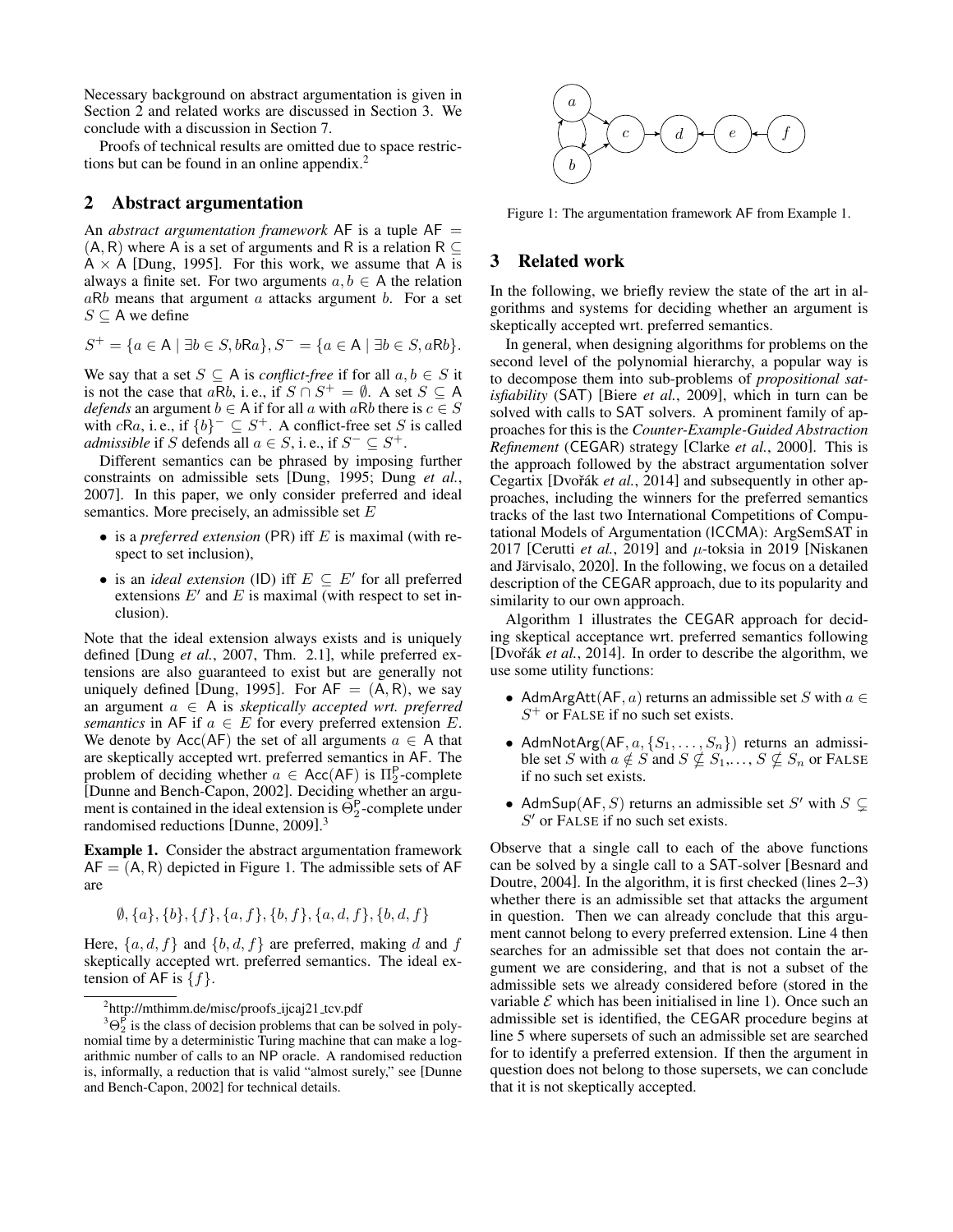<span id="page-2-2"></span>Algorithm 1 Cegartix algorithm for skeptical acceptance wrt. preferred semantics [Dvořák et al., 2014].

|                                           | <b>Input:</b> $AF = (A, R), a \in A$                             |  |  |  |  |  |  |  |
|-------------------------------------------|------------------------------------------------------------------|--|--|--|--|--|--|--|
|                                           | <b>Output:</b> YES iff $a \in Acc(AF)$ , No otherwise            |  |  |  |  |  |  |  |
| 1: $\mathcal{E} := \emptyset$             |                                                                  |  |  |  |  |  |  |  |
| 2: if AdmArgAtt $(AF, a) \neq$ FALSE then |                                                                  |  |  |  |  |  |  |  |
| 3:                                        | return No                                                        |  |  |  |  |  |  |  |
|                                           | 4: while $S :=$ AdmNotArg(AF, $a, \mathcal{E}$ ) $\neq$ FALSE do |  |  |  |  |  |  |  |
| 5:                                        | while $S' :=$ AdmSup(AF, $S$ ) $\neq$ FALSE do                   |  |  |  |  |  |  |  |
| 6:                                        | $S := S'$                                                        |  |  |  |  |  |  |  |
| 7:                                        | if $a \notin S$ then                                             |  |  |  |  |  |  |  |
| 8:                                        | return No                                                        |  |  |  |  |  |  |  |
| 9:                                        | else                                                             |  |  |  |  |  |  |  |
| 10:                                       | $\mathcal{E} := \mathcal{E} \cup \{S\}$                          |  |  |  |  |  |  |  |
|                                           | return YES                                                       |  |  |  |  |  |  |  |

## <span id="page-2-1"></span>4 Skeptical acceptance revisited

We start our investigation with some auxiliary notions and general observations on skeptical acceptance wrt. preferred semantics, many of which have been used implicitly in other works. Let  $AF = (A, R)$  be fixed throughout the rest of this paper.

A core property of skeptical acceptance for an argument  $a \in A$  is that a is "compatible" with every admissible set  $S \subseteq A$ . Here, the notion of "compatibility" carries two constraints. First, it is necessary that  $a$  is contained in some admissible set. Second, every admissible set can be "extended" to include a. We make these aspects more concrete in the following.

Let us first define the *admissible core* as the set of all arguments that are in at least one admissible set.

Definition 2. The *admissible core* AC(AF) of AF is  $AC(AF) = \{a \in A \mid \text{ there is an admissible } S \text{ with } a \in S\}.$ 

As preferred extensions are maximal admissible sets, it is clear that arguments not contained in any admissible set cannot be skeptically accepted wrt. preferred semantics. The following observation is therefore given without proof.

### <span id="page-2-3"></span>**Proposition 3.** Acc( $AF$ )  $\subseteq$  AC( $AF$ ).

Now, the second aspect of skeptical acceptance wrt. preferred semantics is that admissible sets can be "extended" to include the argument in question. One observation regarding this—which is already exploited in Algorithm [1—](#page-2-2)is that arguments attacked by some admissible set cannot be skeptically accepted. The following notion of attacks between sets of arguments will come in handy.

**Definition 4.** A set  $S \subseteq$  A *attacks* an argument  $a \in$  A in AF, denoted as  $S$ Ra, if  $a \in S^+$ . A set  $S_1 \subseteq$  A *attacks* a set  $S_2 \subseteq A$  in AF if  $S_1^+ \cap S_2 \neq \emptyset$ .

We define the *preferred super-core* as the set of arguments which are not attacked by an admissible set as follows.

Definition 5. The *preferred super-core* PSC(AF) of AF is

 $PSC(AF) = \{a \in A \mid \text{there is no admissible } S \text{ with } SRa\}$ 

As every admissible set is a subset of some preferred extension, an admissible set  $S$  with  $S$ Ra is included in a preferred extension that does not contain a (otherwise this extension would not be conflict-free). Therefore, the following observation is also clear.

**Proposition 6.** Acc( $AF$ )  $\subseteq PSC(AF)$ .

Together with Proposition [3](#page-2-3) we obtain the following corollary.

Corollary 7.  $Acc(AF) \subseteq AC(AF) \cap PSC(AF)$ .

Now we make precise what it means that every admissible set can be extended to include a skeptically accepted argument.

**Proposition 8.** *For*  $a \in Acc(AF)$  *and an admissible set* S *there is an admissible set*  $S'$  *with*  $S \subseteq S'$  *and*  $a \in S'$ *.* 

Putting things together, we can actually *characterise* skeptical acceptance wrt. preferred semantics as follows.

<span id="page-2-4"></span>**Theorem 9.**  $a \in Acc(AF)$  *if and only if* 

- *1.* a ∈ AC(AF) *and*
- 2. *for every admissible set S there is an admissible set S' with*  $S \subseteq S'$  *and*  $a \in S'$ *.*

The interesting aspect of the above theorem is that it characterises skeptical acceptance wrt. preferred semantics without the notion of a preferred extension. It shows that skeptical acceptance wrt. preferred semantics can be fully characterised by admissibility and subset relationships of admissible sets. Therefore, the computationally expensive part of maximising an admissible set to yield a preferred extension can be avoided in algorithmic solutions. However, one caveat of Theorem [9](#page-2-4) in that regard is that possibly many admissible sets have to be checked to verify whether an argument is skeptically accepted. Using the following observation which is a straightforward generalisation of Dung's Fundamental Lemma [\[Dung, 1995\]](#page-6-2)—we can strengthen our above characterisation even further.

Lemma 10. For admissible sets S and S', if not SRS' and  $not S'RS$  *then*  $S \cup S'$  *is admissible.* 

The above lemma suggests that we do not have to consider all admissible sets in step 2 of Theorem [9](#page-2-4) but only those that provide some conflict with admissible sets containing the argument under consideration. Taking this into account, our final characterisation of skeptical acceptance under preferred semantics is as follows.

<span id="page-2-0"></span>**Theorem 11.**  $a \in Acc(AF)$  *if and only if* 

- *1.* a ∈ AC(AF) *and*
- 2. *for every admissible set*  $S$  *with*  $a \in S$  *and every admissi*ble set S' with S'RS, there is an admissible set S'' with  $S' \cup \{a\} \subseteq S''.$

Theorem [11](#page-2-0) states that we can decide skeptical acceptance wrt. preferred semantics by considering only those admissible sets that attack an admissible set containing the argument in question.

Algorithm [2,](#page-3-1) denoted CDAS (*Conflict-Driven Admissibility Search*), exploits Theorem [11](#page-2-0) to determine skeptical acceptance wrt. preferred semantics. For that, we will use some further utility functions: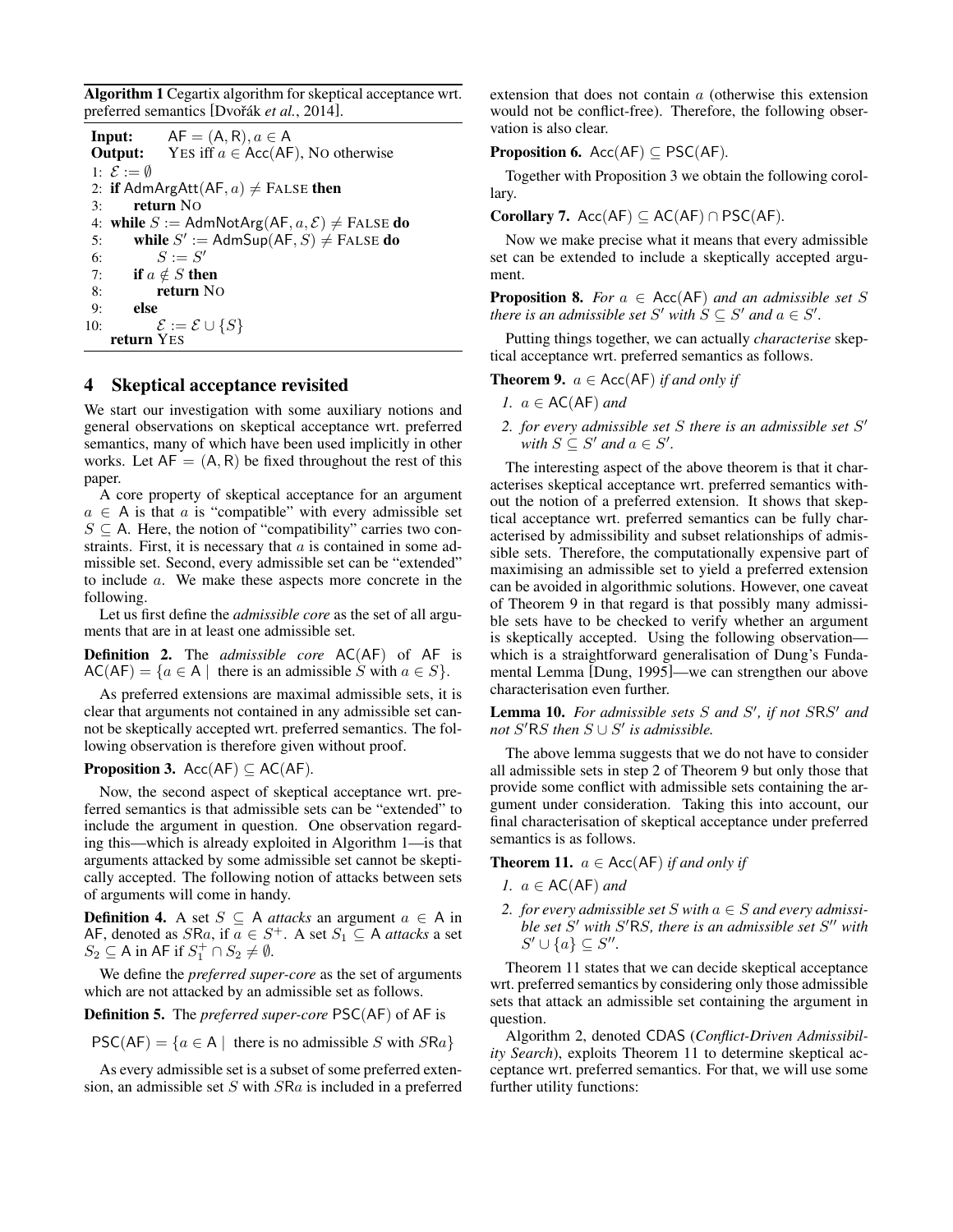<span id="page-3-1"></span>Algorithm 2 CDAS algorithm for skeptical acceptance wrt. preferred semantics

|                        | <b>Input:</b> $AF = (A, R), a \in A$                           |  |  |  |  |  |  |  |  |
|------------------------|----------------------------------------------------------------|--|--|--|--|--|--|--|--|
|                        | <b>Output:</b> YES iff $a \in Acc(AF)$ , No otherwise          |  |  |  |  |  |  |  |  |
|                        | 1: $S :=$ AdmExt(AF, $\{a\}$ )                                 |  |  |  |  |  |  |  |  |
| 2: if $S =$ FALSE then |                                                                |  |  |  |  |  |  |  |  |
| $3:$ return NO         |                                                                |  |  |  |  |  |  |  |  |
|                        | 4: $\mathcal{E} := \emptyset$                                  |  |  |  |  |  |  |  |  |
|                        | 5: while TRUE do                                               |  |  |  |  |  |  |  |  |
|                        | 6: $S' := \mathsf{AdmExtAtt}(\mathsf{AF}, \{a\}, \mathcal{E})$ |  |  |  |  |  |  |  |  |
| 7:                     | if $S'$ = FALSE then                                           |  |  |  |  |  |  |  |  |
| 8:                     | return YES                                                     |  |  |  |  |  |  |  |  |
| 9:                     | $S'' :=$ AdmExt(AF, $S' \cup \{a\}$ )                          |  |  |  |  |  |  |  |  |
| 10:                    | if $S'' =$ FALSE then                                          |  |  |  |  |  |  |  |  |
| 11:                    | return No                                                      |  |  |  |  |  |  |  |  |
| 12:                    | $\mathcal{E} := \mathcal{E} \cup \{S''\}$                      |  |  |  |  |  |  |  |  |
|                        |                                                                |  |  |  |  |  |  |  |  |

- AdmExt(AF, S) returns an admissible set S' with  $S \subseteq$  $S'$  or FALSE if no such set exists.
- AdmExtAtt( $AF, S, \{S_1, \ldots, S_n\}$ ) returns an admissible set  $S'$  s.t. there is an admissible set  $S''$  with
	- 1.  $S \subseteq S''$ ,
	- 2.  $S'RS''$ , and
	- 3.  $S' \nsubseteq S_i$  for  $i = 1, \ldots, n$ .

If there is no such  $S'$  then FALSE is returned.

Observe that a single call to each of the above functions can be solved by a single call to a SAT-solver.<sup>[4](#page-3-2)</sup>

Lines 1–3 of Algorithm [2](#page-3-1) verify condition 1 of Theo-rem [11:](#page-2-0) if the argument  $\alpha$  is not contained in an admissible set, the algorithm terminates with answer NO. Lines 4–12 verify condition 2 of Theorem [11.](#page-2-0) Here, the set  $\mathcal E$  keeps track of admissible sets already containing the argument  $a$ . Line 6 looks for an admissible set  $S'$  that attacks some admissible set containing a. Those sets which are subsets of previously considered sets in  $\mathcal E$  are ignored. If such a set  $S'$  cannot be found, we have shown that  $a$  must be skeptically accepted and the algorithm terminates with YES (lines  $7-8$ ). Otherwise, S' should be extended to include  $a$ , yielding an admissible set  $S''$ . If no such set can be found, the algorithm terminates with No (lines 10–12). Otherwise, the set  $S''$  is stored in  $\mathcal E$ to avoid considering subsets of  $S''$  later (line 12).

### Theorem 12. *Algorithm [2](#page-3-1) is sound and complete.*

We will see in Section [6](#page-4-0) that our approach is feasible in practice and significantly outperforms the former state of the art.

# <span id="page-3-0"></span>5 Ideal semantics revisited

Note that Theorem [11](#page-2-0) characterises when a single argument is skeptically accepted wrt. preferred semantics. This characterisation is actually a special case of the following more general result about the set Acc(AF) of all skeptically accepted arguments wrt. preferred semantics.

<span id="page-3-3"></span>**Theorem 13.** *Let*  $T \subseteq A$  *satisfy the following conditions:* 

- *1. there is an admissible set S with*  $T \subseteq S$ *,*
- 2. *for every admissible set* S *with*  $T \subseteq S$  *and every admis*sible set S' with S'RS there is an admissible set S" with  $T \cup S' \subseteq S''$ , and
- 3. there is no  $T'$  with  $T \subsetneq T'$  satisfying conditions (1) and *(2).*

*Then*  $T$  *exists, is uniquely determined, and*  $T = Acc(AF)$ *.* 

In other words,  $Acc(AF)$  is the maximal set of arguments that is contained in at least one admissible set and is "compatible" with every admissible set.

Recall now that the ideal extension  $E_{\text{id}}$  of an abstract argumentation framework  $AF = (A, R)$  is the unique maximal admissible set contained in Acc(AF). Then Theorem [13](#page-3-3) can also be slightly adapted to characterise the ideal extension instead.

**Theorem 14.** *Let*  $T \subseteq A$  *satisfy the following conditions:* 

- *1.* T *is admissible,*
- 2. *for every admissible set* S with  $T \subseteq S$  *and every admis*sible set S' with S'RS there is an admissible set S" with  $T \cup S' \subseteq S''$ , and
- 3. there is no  $T'$  with  $T \subsetneq T'$  satisfying conditions (1) and *(2).*

*Then* T *is the ideal extension.*

In other words, the ideal extension is the maximal admissible set that is "compatible" with every other admissible set.

Another characterisation of the ideal extension, which yields even better performance when exploited in algo-rithms,<sup>[5](#page-3-4)</sup> can be found in [Dung *et al.*[, 2007\]](#page-6-14). Using our notation, this characterisation is as follows.

Theorem 15 (Theorem 3.3 in [Dung *et al.*[, 2007\]](#page-6-14)). *The ideal extension* E*id of* AF *is the largest (wrt. set inclusion) admissible set in* PSC(AF)*.*

The interesting aspect of the above theorem—which seems to have been overlooked for algorithms until now—is that ideal semantics, although defined based on skeptical acceptance wrt. preferred semantics, does not rely on that notion. Only one aspect of skeptically accepted arguments wrt. preferred semantics is needed to define the ideal extension, namely the property of not being attacked by an admissible set. This characterisation can be exploited by algorithms, particularly because of the following observation.

<span id="page-3-5"></span>Proposition 16. *Given* PSC(AF)*, the ideal extension* E*id can be computed in polynomial time.*

Algorithm [3](#page-4-1) outlines our algorithm for computing the ideal extension, denoted CDIS (*Conflict-Driven Ideal Search*). For that, we will use the following utility function:

• AdmAttExt'(AF, P) returns an admissible set S that attacks P or FALSE if no such set exists.

Note also that  $\mathsf{AdmAt}(\mathsf{Ext}'(\mathsf{AF}, S))$  can be implemented by a single call to a SAT solver.

<span id="page-3-2"></span><sup>&</sup>lt;sup>4</sup>In particular, note that AdmExtAtt basically consists of guessing two sets  $S'$  and  $S''$  satisfying the listed conditions.

<span id="page-3-4"></span><sup>&</sup>lt;sup>5</sup>This insight has been gained from preliminary experiments we do not report here.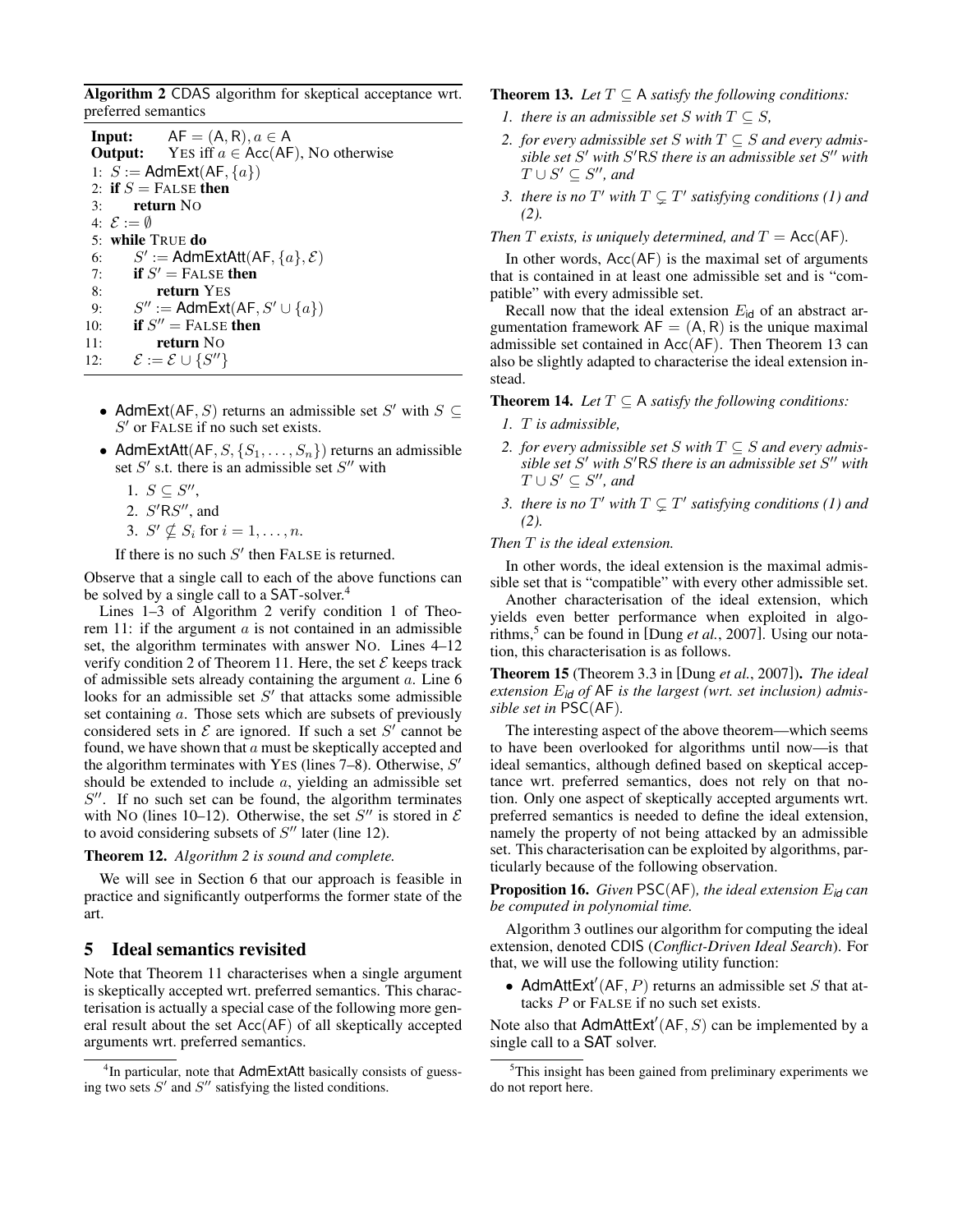<span id="page-4-1"></span>Algorithm 3 CDIS algorithms for computing the ideal extension

**Input:**  $AF = (A, R)$ **Output:** The ideal extension  $E_{\text{id}}$  of AF 1:  $P := A$ 2: while TRUE do 3:  $S := \text{AdmAttext}(AF, P)$ 4: if  $S =$  FALSE then 5: break 6:  $P := P \setminus S^+$ 7:  $P := P \setminus P^+$ 8: while  $P \neq P \setminus (P^{-} \setminus P^{+})^{+}$  do 9:  $P := P \setminus (P^- \setminus P^+)^+$ 10: return  $P$ 

In lines 1–6, the algorithm computes the preferred supercore  $P$  of  $AF$ , i. e., the set of arguments which are not attacked by any admissible set. It iteratively looks for an admissible set  $S$  that attacks at least one argument in the candidate set  $P$ (line 3) and then removes all arguments attacked by  $S$  from the candidate set  $P$  (line 6). Afterwards (see also the proof of Proposition [16\)](#page-3-5), it removes all arguments attacked by another argument in  $P$  (line 7) as those cannot be defended. Then it iteratively removes arguments from  $P$  that are attacked but not defended within P. In particular, note that  $(P^- \setminus P^+)^+$ is the set of all arguments attacked by some argument  $a$  that attacks some argument in  $P$  and is not attacked back by any argument in P. The arguments that remain form the ideal extension.

#### Theorem 17. *Algorithm [3](#page-4-1) is sound and complete.*

Algorithm [3](#page-4-1) differs from previous approaches to compute the ideal extension but is complementary to the algorithm from [\[Dunne, 2009\]](#page-6-15), which is also implemented in, e. g., Cegartix [Dvořák *et al.*, 2014]. Roughly speaking, that algorithm first computes all arguments that are contained in an admissible set and then iteratively removes the arguments that are attacked within that set. Conversely, our algorithm first computes all arguments that are attacked by an admissible set and then removes the undefended arguments until only the ideal extension remains. Under the assumption that there are fewer arguments not attacked by any admissible set than there are arguments contained in an admissible set, the advantage of our algorithm is that the handled arguments are fewer and it converges sooner to the ideal extension. We will provide experimental evidence for that in the next section.

# <span id="page-4-0"></span>6 Experiments

The goal of our experimental evaluation is to show that our algorithms solve the decision problem of skeptical acceptance wrt. preferred semantics (also denoted as DS-PR in the ICCMA competitions) and the computation of the ideal extension (SE-ID) faster than the state-of-the-art algorithms.

### 6.1 Experimental setup

We evaluate the runtime performance on the same benchmark data as used in the previous competitions ICCMA17 and ICCMA19, and on an additional benchmark set containing particularly hard problems. In more detail:

- 1. For DS-PR we used the benchmark data instances A2–A5 from ICCMA17 (350 instances) and the whole benchmark data set from ICCMA19 (326 instances), both with the prescribed query arguments.
- 2. For SE-ID we used the benchmark data instances D1–D5 from ICCMA17 (350 instances) and the whole benchmark data set from ICCMA19 (326 instances).
- 3. For both DS-PR and SE-ID, we additionally generated 252 random graphs (WS-hard) of the Watts-Strogatz graph model [\[Watts and Strogatz, 1998\]](#page-6-18) using the AFBenchGen2 suite [Cerutti *et al.*[, 2016\]](#page-6-19). [6](#page-4-2) These graphs have a number of arguments between 300 and 600 and were generated using parameter values between 10 and 40 for -WS baseDegree, between 0.2 and 0.6 for -WS beta, and between 0.2 and 0.6 for -BA WS probCycles, see [\[Cerutti](#page-6-19) *et al.*, 2016] for a detailed description of these parameters. Query arguments for DS-PR have been selected for each generated graph uniformly at random.

We implemented our algorithms CDAS (Algorithm [2\)](#page-3-1) and CDIS (Algorithm [3\)](#page-4-1) in C++ using standard data structures and used Glucose 4.1 in its non-parallel version [\[Audemard](#page-6-20) [and Simon, 2018\]](#page-6-20) for all SAT calls. The resulting system has been called *Fudge*. [7](#page-4-3)

For both DS-PR and SE-ID, we compared Fudge with the top three solvers of ICCMA19<sup>[8](#page-4-4)</sup> for the DS-PR track:  $\mu$ -toksia [Niskanen and Järvisalo, 2020] (version 2020.03.12), Co-QuiAAS [\[Lagniez](#page-6-21) *et al.*, 2019] (version 3.0), and ASPARTIX [Dvořák *et al.*, 2020] (version V19). Note that  $\mu$ -toksia was the best solver for both DS-PR and SE-ID in ICCMA19.

The experiments were conducted on a dedicated server with an Intel Xeon CPU (2.9 GHz) and 128 GB RAM running Ubuntu 20.04.1. We set a 600s CPU-time cutoff time, which is the same used for the ICCMA competitions. Results are presented in terms of cumulative runtime over solved instances (RT), number of instances not solved within the cutoff time (TO), and P10 (Penalised average runtime 10). P10 is a metric usually exploited for algorithm configuration, where the average runtime is calculated by considering runs that did not solve the problem as ten times the cutoff time.

### 6.2 Results

The results of our experimental analysis are summarised in Table [1.](#page-5-1) Our solver Fudge is consistently delivering the best performance, according to the considered metrics, on the benchmark sets. In some cases (such as for DS-PR on WS-hard), the cumulative runtime is higher than those of other solvers, but the number of solved instances is also significantly larger. Also note that, e. g., for DS-PR on

<span id="page-4-2"></span><sup>&</sup>lt;sup>6</sup>These graphs seem to be particularly hard for both problems DS-PR and SE-ID. For example, the benchmark set A5 from ICCMA17 contained 20 such instances and all of them resulted in a timeout for, e.g.,  $\mu$ -toksia on DS-PR.

<span id="page-4-3"></span><sup>7</sup>The source code is available at [http://taas.tweetyproject.org.](http://taas.tweetyproject.org)

<span id="page-4-4"></span><sup>8</sup> <http://argumentationcompetition.org/2019/results>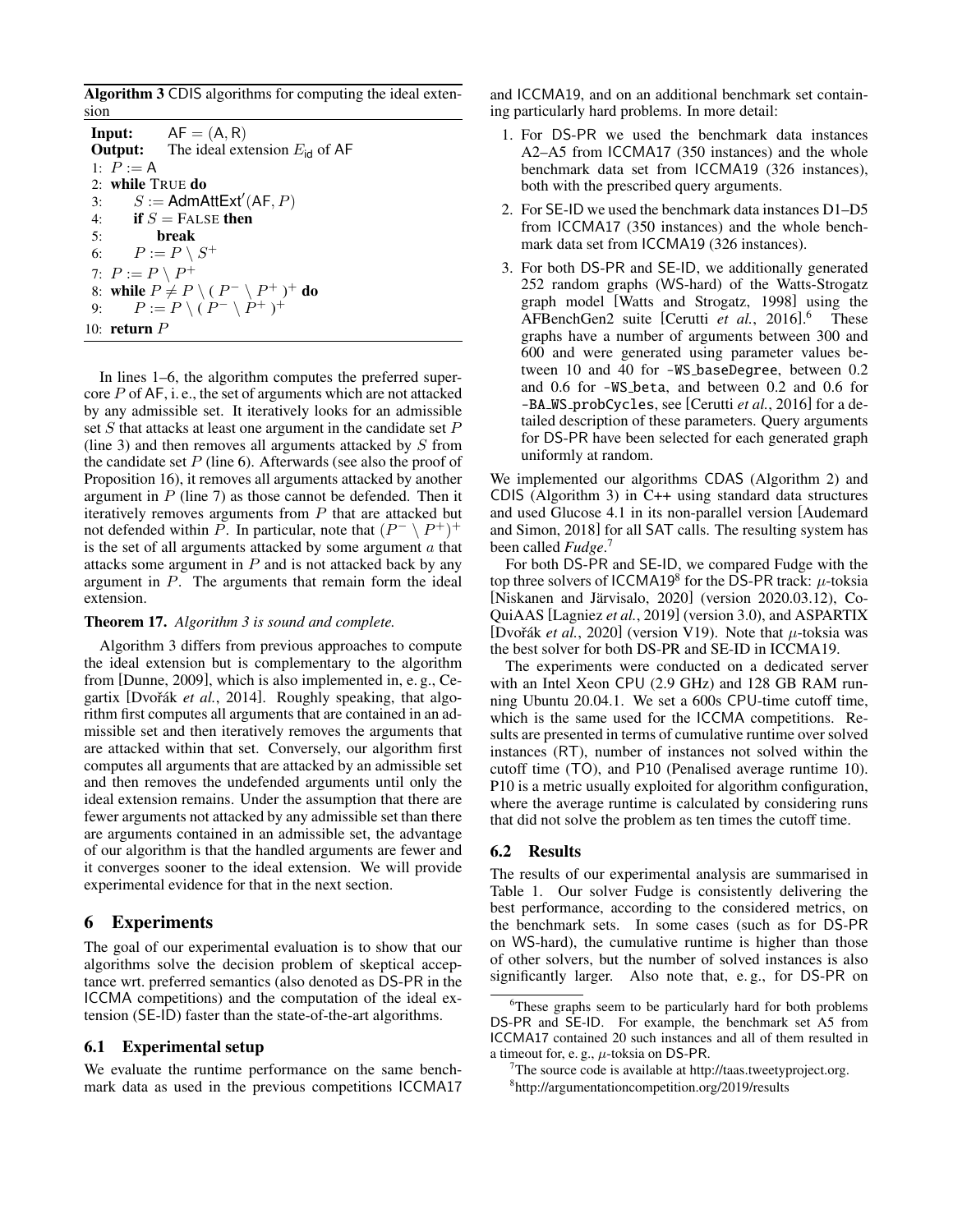<span id="page-5-1"></span>

|                 | DS-PR         |    |                 |               |              |                 |                      |     |                 |  |  |  |
|-----------------|---------------|----|-----------------|---------------|--------------|-----------------|----------------------|-----|-----------------|--|--|--|
|                 | ICCMA17 (350) |    |                 | ICCMA19 (326) |              |                 | <b>WS-hard</b> (252) |     |                 |  |  |  |
|                 | <b>RT</b>     | т٥ | P <sub>10</sub> | RT            | TΟ           | P <sub>10</sub> | <b>RT</b>            | TO  | P <sub>10</sub> |  |  |  |
| <b>ASPARTIX</b> | 6765.9        | 55 | 962.2           | 1327.0        | $\bf{0}$     | 4.1             | 3905.8               | 111 | 2658.4          |  |  |  |
| $\mu$ -toksia   | 5976.2        | 46 | 805.6           | 194.7         | $\bf{0}$     | 0.6             | 2782.6               | 103 | 2463.4          |  |  |  |
| CoQuiAAS        | 5375.7        | 85 | 1472.5          | 1014.0        | $\bf{0}$     | 3.1             | 2415.8               | 124 | 2962.0          |  |  |  |
| Fudge           | 3550.2        | 21 | 370.1           | 101.5         | $\mathbf{0}$ | 0.3             | 5272.4               | 71  | 1711.4          |  |  |  |
|                 |               |    |                 |               |              |                 |                      |     |                 |  |  |  |
|                 | SE-ID         |    |                 |               |              |                 |                      |     |                 |  |  |  |
|                 | ICCMA17 (350) |    |                 | ICCMA19 (326) |              |                 | <b>WS-hard</b> (252) |     |                 |  |  |  |
|                 | <b>RT</b>     | т٥ | P <sub>10</sub> | RT            | TΟ           | P <sub>10</sub> | RT                   | TΟ  | P <sub>10</sub> |  |  |  |
| <b>ASPARTIX</b> | 9519.5        | 55 | 970.1           | 1311.3        | 3            | 59.2            | 5278.5               | 108 | 2592.4          |  |  |  |
| $\mu$ -toksia   | 5593.5        | 18 | 324.6           | 607.3         | $\bf{0}$     | 1.9             | 2119.9               | 104 | 2484.6          |  |  |  |
| CoQuiAAS        | 6200.5        | 65 | 1132.0          | 1501.2        | 1            | 23.0            | 2426.0               | 124 | 2962.0          |  |  |  |
| Fudge           | 5637.5        | 11 | 204.7           | 240.6         | $\bf{0}$     | 0.7             | 3748.8               | 98  | 2348.2          |  |  |  |

Table 1: Performance of the considered systems on the selected benchmark sets when dealing with the DS-PR (top) and SE-ID (bottom) problems, numbers between brackets refer to the number of instances of the set. RT, TO, P10 indicates, respectively, cumulative runtime over all solved instances, number of timeouts, and Penalised Average Runtime 10 score. Boldface entries highlight best performance in the respective column; for column RT, the best performance among systems with the minimal number of timeouts is highlighted.

the ICCMA17 data set, Fudge was able to solve considerably more instances in less time than the other solvers. A Wilcoxon signed-rank test ( $p < 0.05$ ) confirms that the differences between the performance of Fudge and the performance of the other considered solvers are statistically significant.

Figure [2](#page-5-2) shows a cactus plot on how the number of solved instances is affected by the available CPU-time, when dealing with DS-PR and SE-ID, accumulated over all instances from all three benchmark sets. Finally, Figure [3](#page-5-2) presents a comparison between the runtimes of  $\mu$ -toksia, winner of the DS-PR track of ICCMA19, and Fudge for DS-PR. The dots above (below) the diagonal represent instances where Fudge was faster (slower) than  $\mu$ -toksia.

It is worth mentioning that both Fudge and the runner-up  $\mu$ -toksia used the exact same SAT-solver for solving subproblems, i. e., Glucose 4.1 in its non-parallel version [\[Aude](#page-6-20)[mard and Simon, 2018\]](#page-6-20) (CoQuiAAS and ASPARTIX rely on different problem solving paradigms). Furthermore, the encodings used in utility functions of the form  $Adm^*$  in both  $\mu$ toksia and Fudge are derived from the encodings of [\[Besnard](#page-6-17) [and Doutre, 2004\]](#page-6-17) and quite similar. Therefore, the difference in the performances of these two systems can only be explained by the general strategy used for decomposing the argumentation problems into a series of satisfiability checks. An analysis of the number of SAT calls each solver makes during a single instance reveals that Fudge only makes about 1/3 as many SAT calls as  $\mu$ -toksia does (median value over all instances that were solved by both solvers).

# <span id="page-5-0"></span>7 Summary and conclusion

We presented new insights into the concept of skeptical acceptance wrt. preferred semantics (and to some extent also into the concept of the ideal extension) by showing that skeptical acceptance can be characterised without relying on the notion of a preferred extension. On this basis, we developed new algorithms that have been shown to clearly outperform the previous state of the art.

<span id="page-5-2"></span>

Figure 2: Number of solved instances according to the available CPU-time, when dealing with DS-PR (top) and SE-ID (bottom). The data is accumulated over all instances from all tested benchmark sets (928 instances for both problems).



Figure 3: Scatter plot comparing the runtime of  $\mu$ -toksia (y-axis) and Fudge (x-axis) when dealing with DS-PR over all considered instances (928). Instances outside the green area indicate runtime differences up to an order of magnitude.

For future work we plan, among others, to extend our work to deal with *dynamic problems* as well, i. e., problems where the acceptance status of an argument has to be recomputed after addition or deletion of attacks, cf. the dynamics track of ICCMA 2021.

### Acknowledgements

Mauro Vallati was supported by a UKRI Future Leaders Fellowship [grant number MR/T041196/1].